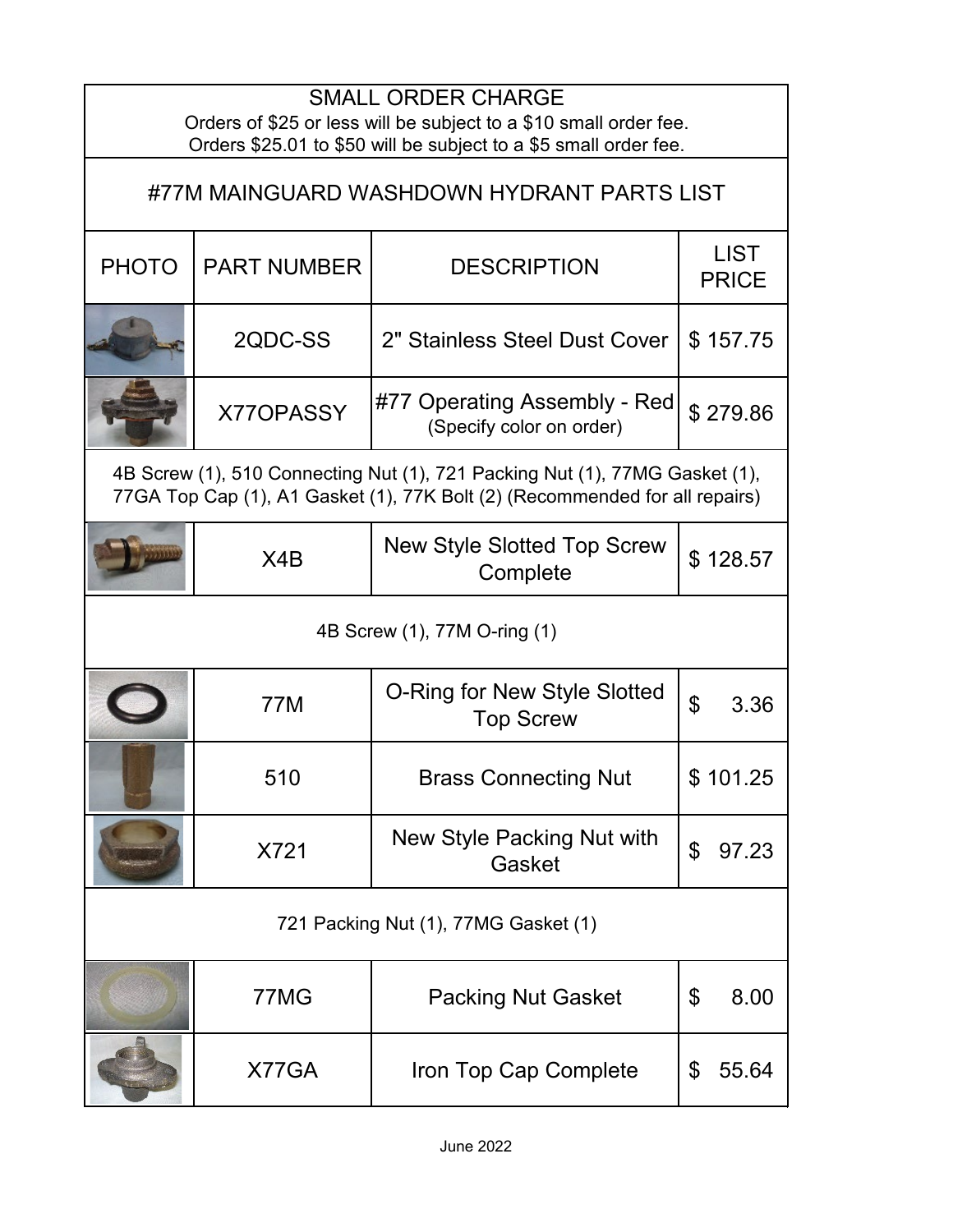| 77GA Top Cap (1), A1 Gasket (1), 77K Bolt (2)                                      |                |                                                                          |             |  |  |
|------------------------------------------------------------------------------------|----------------|--------------------------------------------------------------------------|-------------|--|--|
|                                                                                    | A <sub>1</sub> | <b>Top Cap Gasket</b>                                                    | \$<br>5.69  |  |  |
|                                                                                    | 77K            | <b>Top Cap Bolts</b><br>(requires 2 per cap)                             | \$<br>3.11  |  |  |
|                                                                                    | 77F            | <b>Iron Neck</b>                                                         | \$<br>22.09 |  |  |
|                                                                                    | 77H            | <b>Locking Cover</b><br>(Red for #77 - Specify color on<br>order)        | 41.97<br>\$ |  |  |
|                                                                                    | 2P             | <b>Stand Pipe</b><br>(price per foot)<br>(measure exactly end to end)    | 40.00<br>\$ |  |  |
|                                                                                    | 3/4GAL         | <b>Operating Rod</b><br>(price per foot)<br>(measure exactly end to end) | 22.67<br>\$ |  |  |
|                                                                                    | X77L           | <b>Plunger Complete</b>                                                  | \$108.41    |  |  |
| 77L Plunger (1), 77D O-ring (2), 77I Seat Washer (1), 77W Washer (1), 77C Bolt (1) |                |                                                                          |             |  |  |
|                                                                                    | X77RK          | Repair Kit                                                               | \$<br>30.83 |  |  |
| 77D O-ring (2), 77I Seat Washer (1), 77W Washer (1)                                |                |                                                                          |             |  |  |
|                                                                                    | 77D            | <b>Plunger O-Rings</b><br>(requires 2 per plunger)                       | 14.29<br>\$ |  |  |
|                                                                                    | <b>771</b>     | <b>Seat Washer</b>                                                       | 6.49<br>\$  |  |  |
|                                                                                    | 77J            | <b>Brass Valve</b><br>2" Vertical                                        | \$328.37    |  |  |